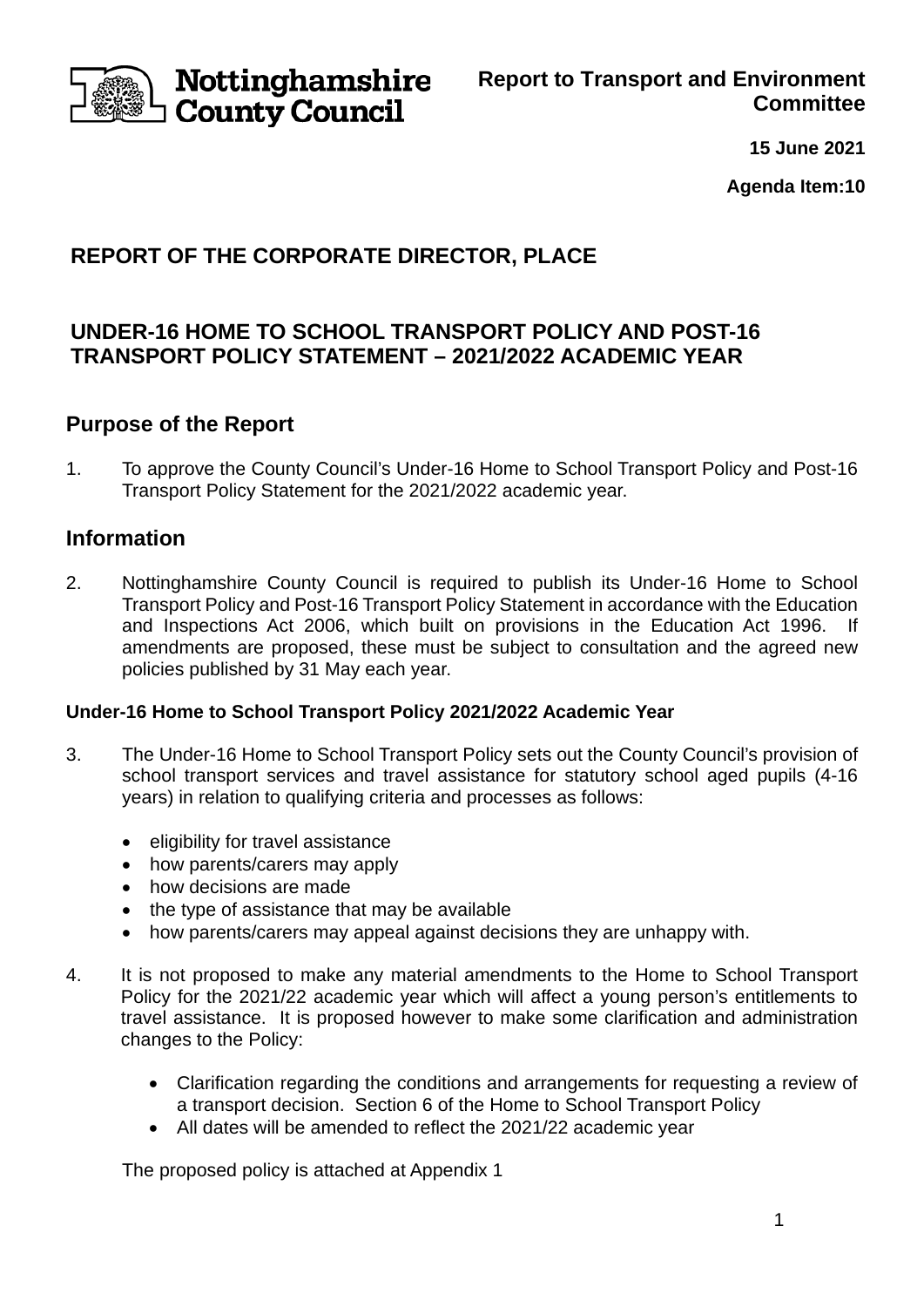### **Post-16 Transport Policy 2021/2022 Academic Year**

- 5. The Post-16 Transport Policy consists of a travel scheme which aims to enable post-16 students to access education. The scheme is available to all Nottinghamshire County residents who meet the qualifying criteria. Where the County Council determines that a student has a special transport need, transport will be provided.
- 6. It is not proposed to make any material amendments to the Post-16 Transport Policy Statement for the 2021/22 academic year, it is proposed however to make some clarification and administration changes:
	- Clarification regarding the conditions and arrangements for requesting a review of a transport decision. Section 5 of the Policy Statement
	- All dates will be amended to reflect the 2021/22 academic year
	- Updated contact details for FE colleges and public transport providers
	- Updated information on concessionary tickets from public transport providers

The proposed policy is attached at Appendix 2

#### **Consultation Process**

7. As there are no material changes being proposed to the policies for the 2021/22 academic year, public consultation has not been undertaken.

### **Other Options Considered**

8. None.

### **Reason/s for Recommendation/s**

9. It is a requirement that the local authority reviews the Under-16 Home to School Transport Policy and the Post-16 Transport Policy each year, although it is not a requirement to make any changes to the policies if it is not felt necessary to do so. The two policies have been reviewed and they meet the statutory requirements of the local authority to provide transport to pupils and students in Nottinghamshire.

## **Statutory and Policy Implications**

10. This report has been compiled after consideration of implications in respect of crime and disorder, data protection and information governance finance, human resources, human rights, the NHS Constitution (public health services), the public sector equality duty, safeguarding of children and adults at risk, service users, smarter working, sustainability and the environment and where such implications are material they are described below. Appropriate consultation has been undertaken and advice sought on these issues as required.

### **Financial Implications**

11. There are no anticipated additional costs relating to the proposal not to make any changes to the Under-16 Home to School Transport Policy and the Post-16 Transport Policy.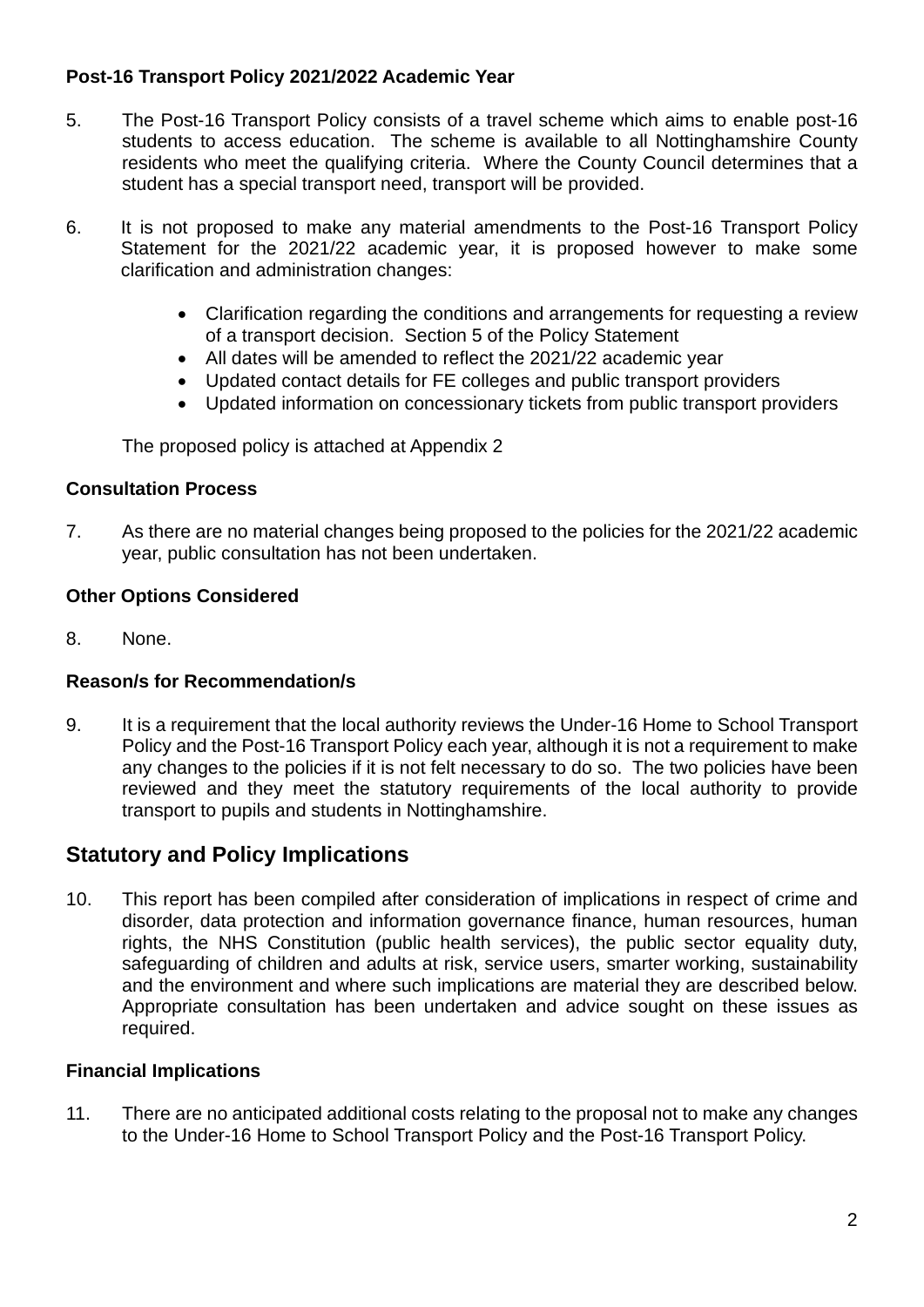### **Legal Implications**

12. There are no anticipated legal implications relating to the proposal not to make any changes to the Under-16 Home to School Transport Policy and the Post-16 Transport Policy.

#### **Implications for Service Users**

13. It is anticipated that the effects, if any, of these recommendations on service users will not be significant in the 2021/22 academic year.

#### **Public Sector Equality Duty Implications**

14. As there are no changes being proposed to the policies for the 2021/22 academic year, an Equality Impact Assessment has not been undertaken.

#### **Human Rights Implications**

15. The provisions of the Equality Act 2010 and the European Convention on Human Rights are recognised throughout and in particular in sections relating to Special Educational Needs and Disability.

## **RECOMMENDATION**

1) That Committee approves the Under-16 Home to School Transport Policy and the Post-16 Transport Policy Statement for the 2021/22 academic year.

#### **Adrian Smith Corporate Director, Place**

**For any enquiries about this report please contact:** Janie Goodman, Transport Solutions Manager, Tel: 0115 9939394

### **Constitutional Comments AK (03/06/2021)**

16. This report falls within the remit of Transport and Environment Committee under its terms of reference.

### **Financial Comments [RWK 02/06/2021]**

17. There are no specific financial implications arising directly from the report.

#### **Background Papers and Published Documents**

Except for previously published documents, which will be available elsewhere, the documents listed here will be available for inspection in accordance with Section 100D of the Local Government Act 1972.

• None

### **Electoral Division(s) and Member(s) Affected**